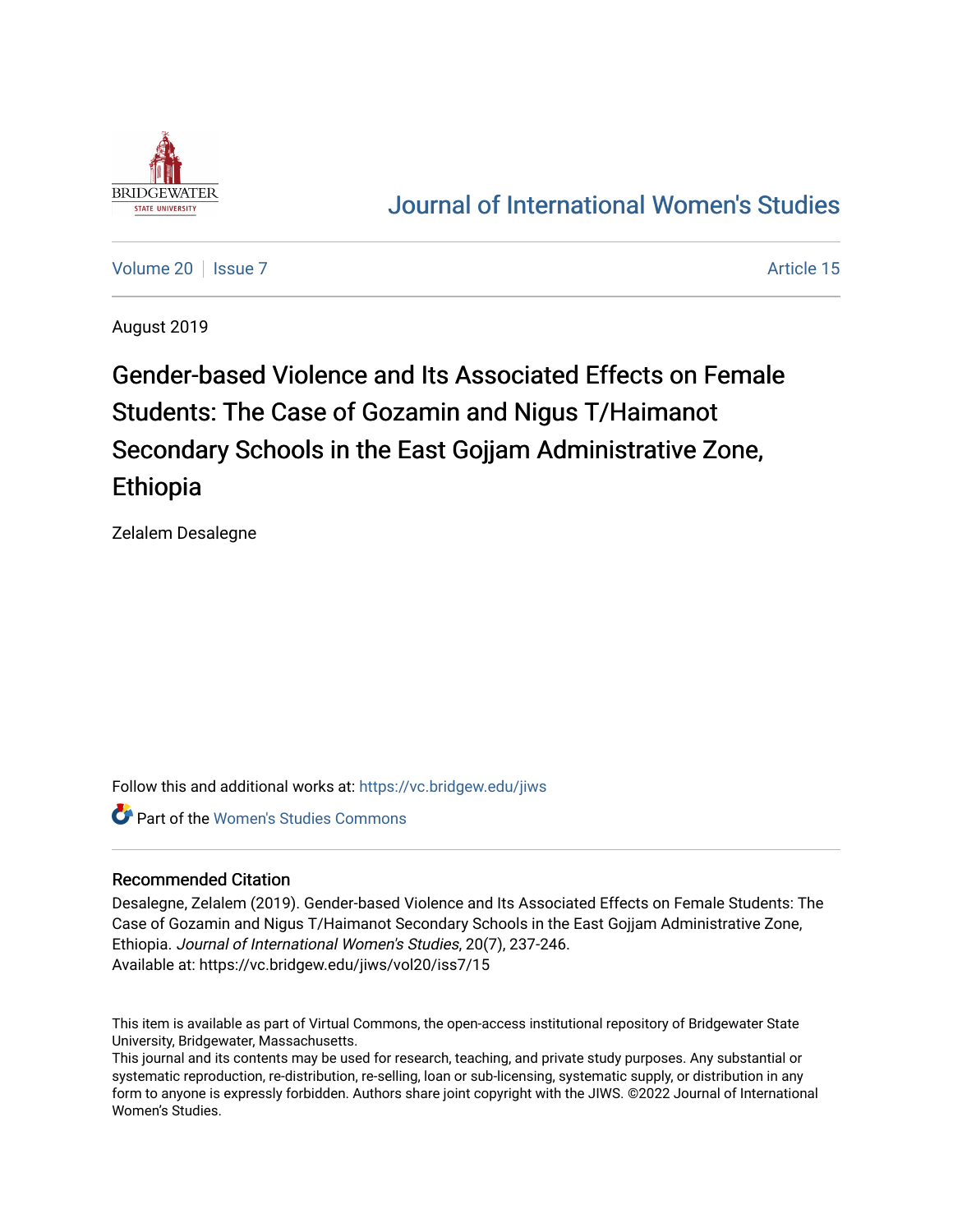#### Desalegne: Gender-based Violence and Associated Effects on Female Students

This journal and its contents may be used for research, teaching and private study purposes. Any substantial or systematic reproduction, re-distribution, re-selling, loan or sub-licensing, systematic supply or distribution in any form to anyone is expressly forbidden. ©2019 Journal of International Women's Studies.

## **Gender-based Violence and Its Associated Effects on Female Students: The Case of Gozamin and Nigus T/Haimanot Secondary Schools in the East Gojjam Administrative Zone, Ethiopia**

By Zelalem Desalegne<sup>1</sup>

### **Abstract**

Gender-based violence (GBV) is one of the most prevalent human rights violations without considering social, economic, age, ethnicity, religion and national boundaries, and which affects the health, dignity, security and autonomy of women. This study employed a cross sectional, mixed methods research design. The study was carried out in two secondary schools at Debre Markos town Amhara regional state, Ethiopia, an area in the country where GBV is widely prevalent. To take a representative sample, multistage sampling techniques were employed. The quantitative data was analyzed through descriptive statistics and the qualitative data analyzed through narrative analysis. 21.7% male and 78.3% female students within the range of 15-20 years were included in the study, and the mean age of the respondents was 17.51 years. Among the total number of the study participants, 58.3% faced different forms of GBV. However, 67.1% of GBV was committed outside the school community, 19.5% by schoolmates, and 13.4% by teachers and other staff. Of the total number of the respondents, 39.2% had a sexual partner. The mean age at which the respondents started their first sexual intercourse was 16.49 years, and 52.9% participate in unsafe sex. 45.8% of the respondents were unable to negotiate when and how to have sex with their sexual partner. The age of the respondents and their tendency to be affected by GBV ( $n= 120$ ,  $r=.327$ ,  $p=.000$ ) had a weak positive correlation. Their age and their tendency to have more than one sexual partner at a time had a weak negative correlation (n=120, r= $-0.055$ ). Among the study participants, 96.7% reported that friends or strangers pushed, shook or threw something at them, 75% were slapped, and 65.8% had their arms twisted or hair pulled. Responding to such physical violence has its own challenges, such as the female students not knowing the males who threaten them, not knowing their addresses, a lack of eye witnesses, and a fear of reporting.

*Keywords*: Gender-Based Violence, Female Student, Physical Violence, Academic Achievement, Sexual Exploitation

#### **Introduction**

l

Gender-based violence (GBV) is "violence involving men and women, in which the female is usually the victim; and which is derived from unequal power relationships between men and women. Violence is directed specifically against a woman/girl because she is a

<sup>1</sup> Zelalem Desalegne received his MA degree in Gender and Development Studies from Bahir Dar University in July 2012. In September 2012 he joined Haramaya University. He has taken and offered trainings related to gender. His research interests include gender and leadership, empowerment, migration, and harmful traditional practices. Currently, in addition to teaching and learning, he is effectively serving the university as Academic Planning and Staff Affairs team leader.

Journal of International Women's Studies Vol. 20, No. 7 August 2019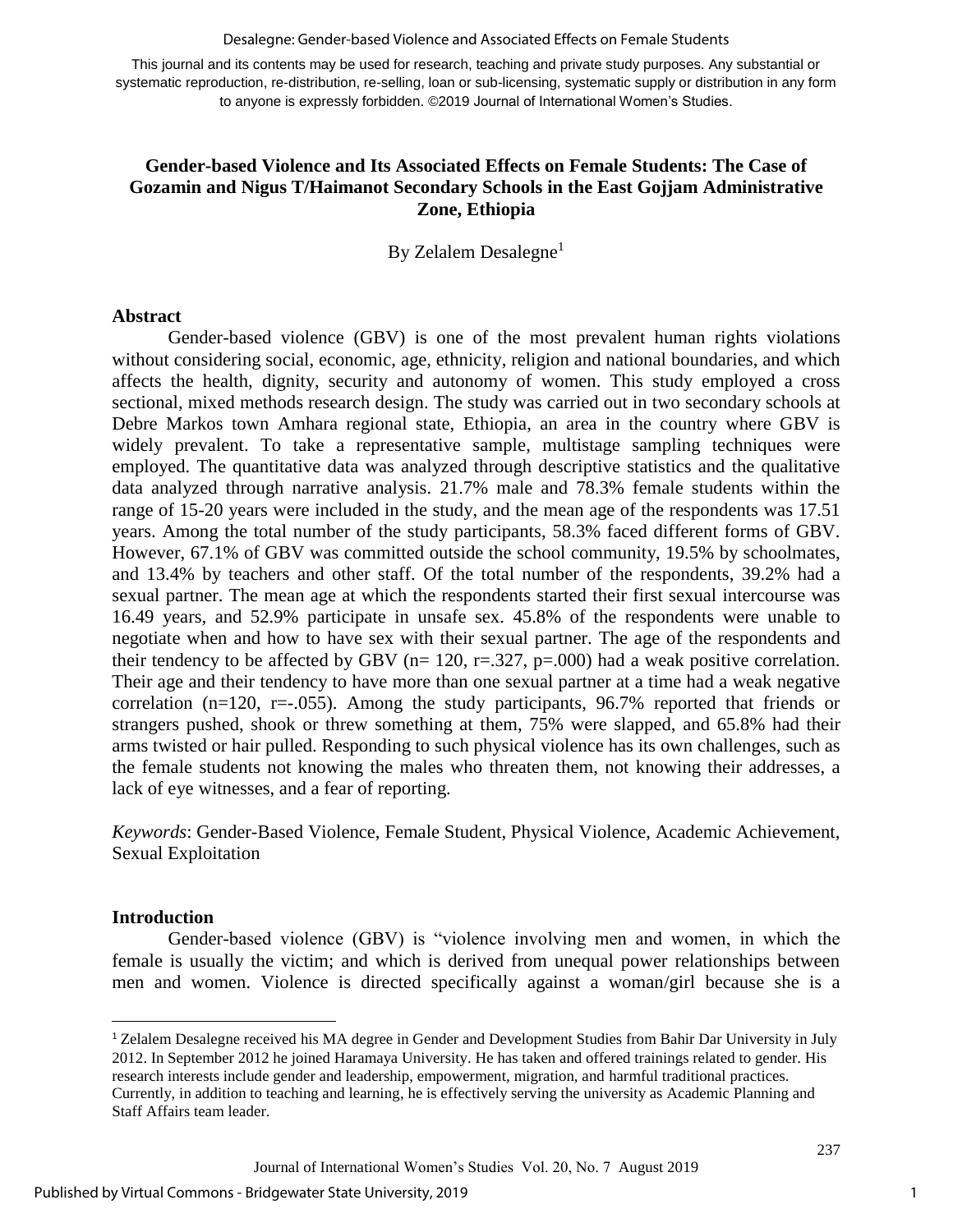woman/girl or affects females disproportionately" (UN Office for Coordination of Humanitarian Affairs, 2004). GBV occurs in many forms, including but not limited to intimate partner violence (IPV), domestic violence, sexual violence, and femicide or the killing of women because of their gender by males. The frequency and severity of GBV varies across countries and continents, but the negative impact it has on individuals and on families is universal and has direct links to health problems.

Research conducted in the last decade has shown that GBV is a pervasive public health problem that has implications for health policies and programs around the world. A 2005 multicountry study by the World Health Organization (WHO), with data taken from 10 countries and 15 sites, found out that the proportion of ever-partnered women who had ever experienced physical or sexual violence, or both, by an intimate partner in their lifetime ranged from 15% to 71%. In four countries—Bangladesh, Ethiopia, Peru, and Tanzania—at least half of women had ever experienced physical or sexual violence (WHO, 2005).

At least one in three women around the world is estimated to have been coerced into sex, physically beaten and/or otherwise abused in her lifetime (WHO, 2005). For women aged 15 to 44 years, such violence is a major cause of disability and death. World-wide, an estimated 40 to 70 percent of homicides of women are committed by intimate partners, often in the context of an abusive relationship (Heise and Garcia Moreno, 2002).

Sexual violence within marriage is highly prevalent as it is considered to be common and normal, with approximately 10-13 percent of women reporting having been forced by a partner to have sex against their will at some point in their life (Heise, Ellsberg, and Gottemoeller, 1999). Sexual violence often accompanies physical battery by intimate partners, and in many settings, especially in illiterate and traditionally bounded societies, women and men believe that men have the right to beat their partners for refusing sex. Women who experience physical violence by intimate partners are less able to negotiate when and how they have sex.

Intimate violence against females is also an important contributing factor affecting them conversely not to exert their effort in the political, economic and social arenas across the world (Getachew, M. et al., 2015). Such violence is committed by those who live with them as either as husbands or live-in partners. Intimate violence against women is therefore categorized as physical abuse, sexual abuse, economic exploitation, emotional abuse, stalking and psychological violence (Reed E. et al., 2010).

Africa as a continent is bounded by traditional practices and male dominated ideology. GBV also has an important effect on girls and women especially in times of war and conflict. The problem is highly preponderant in school girls and females. For instance, in a 2002 survey of primary and secondary students in Ghana, only 47 (13.5%) out of 347 girls and 5 (4.2%) out of 119 boys said that they were a victim of sexual abuse at school, and of these only three (5.7%) indicated that a teacher was the perpetrator. According to UNAIDS, 42% of new HIV infections in 2010 were in the age group 15‐24, of whom 80% are living in Sub‐Saharan Africa (UN AIDS, 2012).

Likewise, a 2000 study about the sexual abuse of school girls in remote locations in Botswana involving 422 school girls aged 13‐16 found that 40% of the girls reported having experienced sexual harassment at school, with ten girls reporting that a teacher had asked them for sex (0.24%); this contrasted with a study carried out in the following year, covering a similar level of schooling and location, which reported that 67% of the 560 mainly female students had experienced sexual harassment by a teacher, 20% of whom (roughly 75 girls) had been asked by teachers for sex (42% of whom had accepted).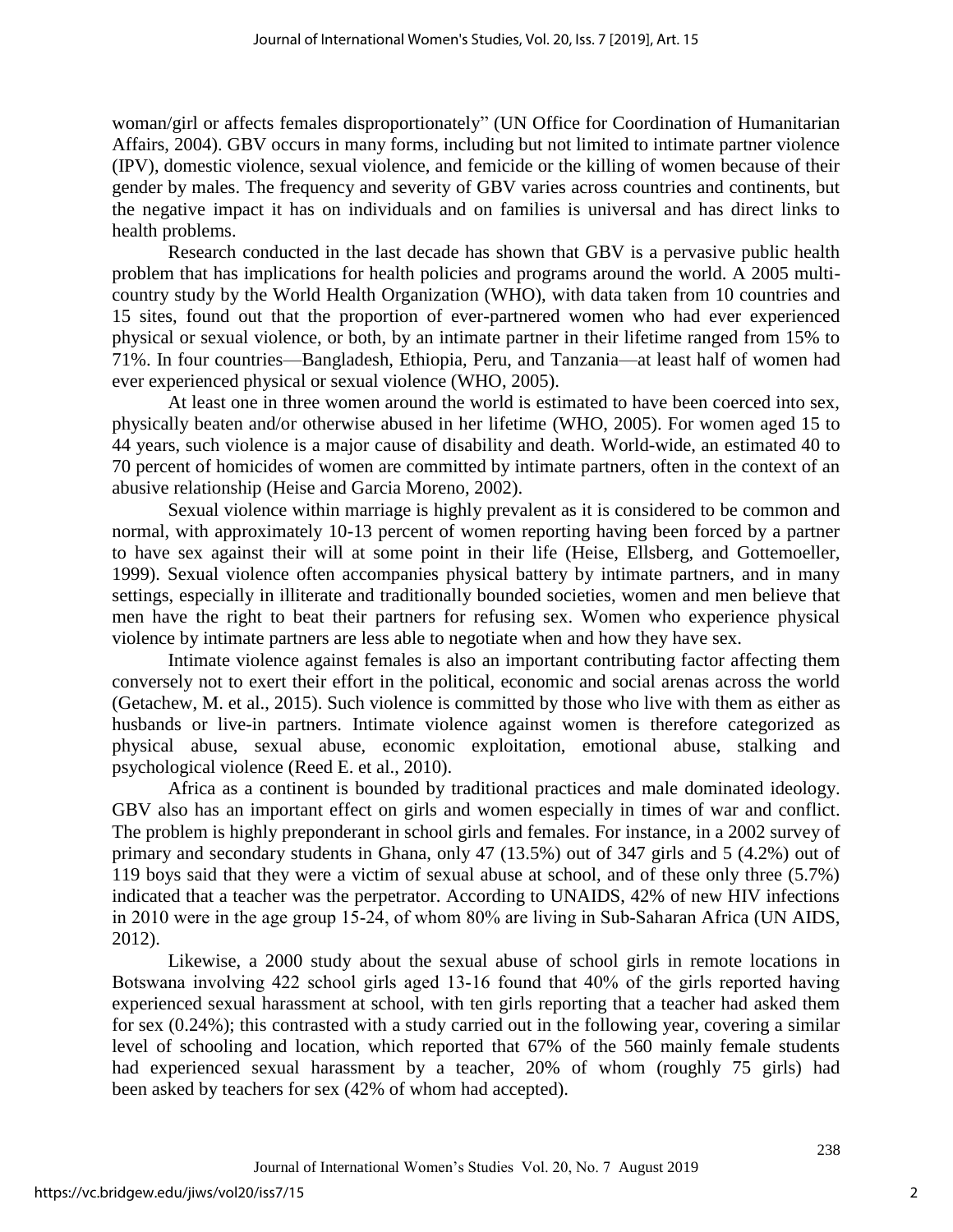In developing countries like Ethiopia, determining the rate of prevalence of gender-based violence is difficult as the society is highly reliant on traditional practices. This may be associated with many victims not reporting acts of violence because such violence is considered traditionally acceptable or there is no recourse to redress. According to UNICEF (2016), 40% of ever-married women in Ethiopia in their early 20s were married before the legal marriage age of 18. Most of the early-married girls, about 60%, are in Amhara region and were married around 15-17. Likewise, about 74% of girls and women in the age range of 15-49 years have undergone female genital mutilation (FGM) (Ibid).

Violence against women is not only an extremely rooted problem in Ethiopia, but also an accepted rather than challenged problem (Abbi K. Lul A. 2010:437). WHO (2005) showed that 71% of Ethiopian women experience either physical or sexual violence—or both. The same study revealed that 49% and 59% of ever-partnered women in the country experienced physical and sexual violence by a partner at some point in their lives, respectively (Ibid). Moreover, 35% of all ever-partnered women experienced at least one severe form of physical violence and were either kicked, dragged, beaten up, choked, burned on purpose, and/or threatened with a weapon, etc. (WHO 2005).

Ethiopian females are highly disadvantaged and less privileged, being that the tradition favors the domination of males in the society. Males are the only decision-makers in the family in terms of money, wealth, property, and resource distribution (Kilmartin, C., 2014). High fertility due to early marriage and early child bearing combined with limited access to family planning and low contraceptive usage not only indicates rapid population growth for at least another generation but also exacerbates poor maternal health and maternal mortality in the regional states.

People living in rural areas are deprived of the basic reproductive health information and services. This poor reproductive health situation is evidenced by low health coverage, high infant mortality rate (94 per 1000 births), high maternal mortality (673 deaths per 100,000 live births), high fertility rate (5.1 children per women), high unmet need for family planning services (30%) with a very low contraceptive prevalence rate (16%) (DHS, 2005), increasing number of reported unsafe abortions, and high adult HIV prevalence rate (4.5%).

Less educated and rural females of the country do not have a say even to limit the number of children in their family and are unable to decide when and what type of birth control mechanisms to use. However, this unequal participation and representation in decision-making is showing improvement, especially in upper- and middle-class communities, literate people, and in towns where the individuals' attitude towards gender equality is positive. The number of years a person spends in school has been shown to have a positive correlation with a decrease in both future victimization and perpetration of physical and sexual violence (Plan International, 2012).

According to a study conducted on sexual victimization of female secondary school students in eastern Ethiopia, 68% of the study participants have experienced at least one occasion of sexual violence, of which 25% are a result of sexual coercion (Alemayehu, B., 2011). Another study conducted in East Gojjam administrative zone at Menkorer secondary school showed that 28.1% of the study participants have experienced sexual violence (Getachew, M., et al., 2015). A study conducted among college students of Mekelle town also showed that the lifetime prevalence of physical and sexual violence was 46.3% and 45.4%, respectively, whereas the same study showed that the current prevalence of physical and sexual violence was about 26.45% and 28.1%, respectively (Yayneshet, G., 2007).

3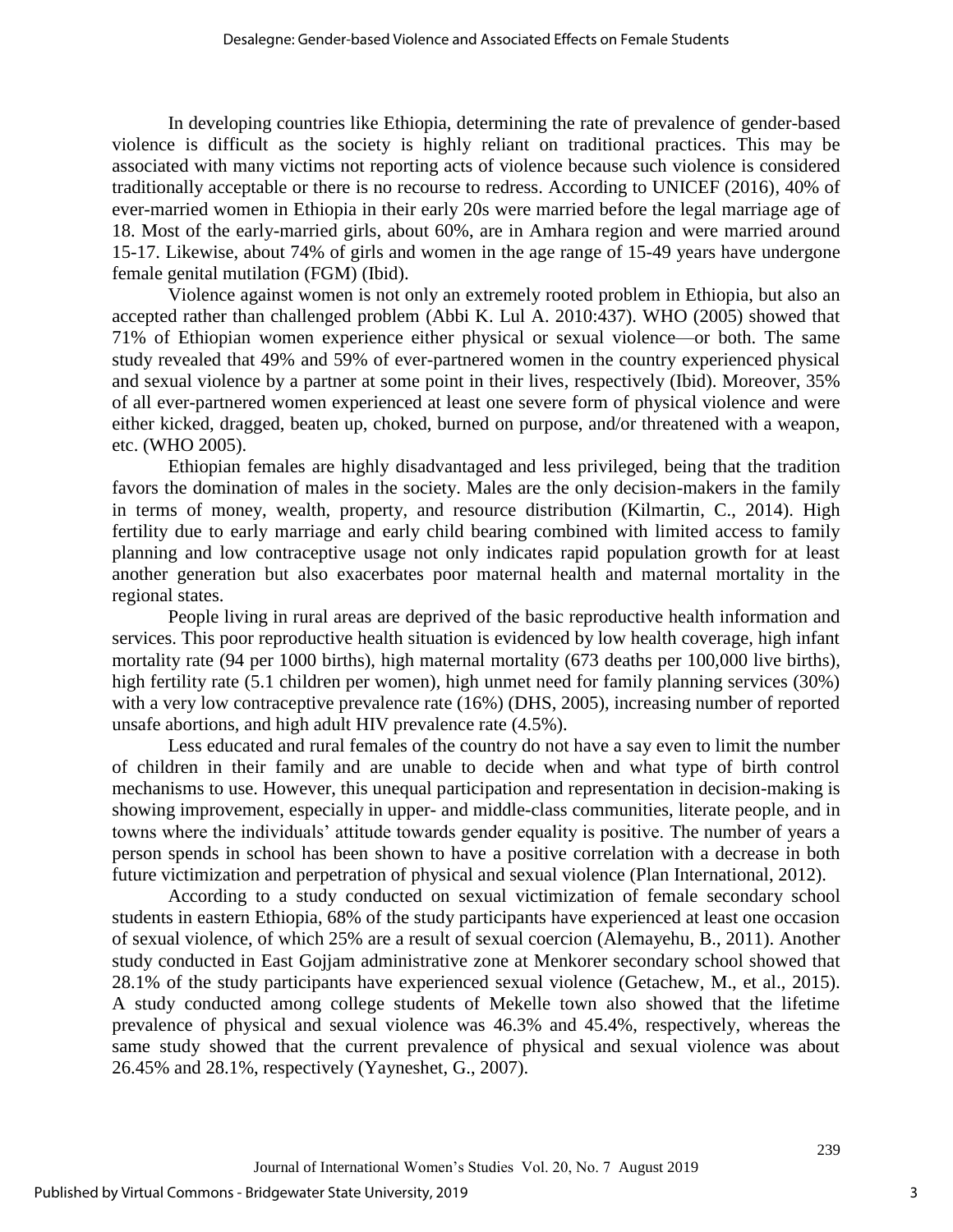Sexual violence can result from different sources depending upon the individuals' level of education (lack of education), family background, society's attitude towards gender equality, religious background and other settings (Getachew, M., et al., 2015). Living in rural areas and growing up in a violent family due to patriarchal ideology, males' alcoholism and drug abuse, and past history of arrest increased the odds of rape. On the other hand, to diminish such oppression and violence, partners' level of education can help to allow women to take part both in public and domestic activities. Likewise, women's involvement in household and public decision-making activities and accessing, owning and controlling resources confer protection.

There is a clear gender inequality in Debre Markos and its surroundings, as evidenced by the number of repeated GBV cases reported and recorded to the police and justice offices. Despite this, female students report to the school officials that they are being threatened by males whom they do not know while coming to and going from school. This shows that females are most often facing different forms of violence. The society is patriarchal; it is part of the people's tradition. Working on gender issues is part of development work, and violence against women is a major human rights issue. Each day, women in these areas suffer blows and beatings, rape and threats from friends, classmates and even strangers.

Different agents working on gender issues carry out research on gender-based violence in the country. However, those studies have a special emphasis on the effects of gender-based violence on females and girls. This study on one hand explores the society's misconception towards violence against women, which is so crucial to alleviating the above stated problems that are highly prevalent in the study areas. On the other hand, it explores the prevalence of GBV; identify the causes and its effect on female students' academic achievement.

## **Materials and Methods**

Debre Markos (formerly known as Menkorer), which is the capital town of East Gojjam administrative zone, was founded in 1852 by Dejazmach Tedla Gualu who was the then administrator. The town is located in northwestern Ethiopia, in Amhara National Regional State, at a distance of 299 km from Addis Ababa, and 265 km from Bahirdar, the regional capital. Its astronomical location is 10º 21" North Latitude and 37º 43' East Longitude. The town has ten elementary and junior secondary and five secondary public schools, three of which have preparatory schools. These days the number of private schools is increasing more than public schools in the town. Of the two secondary schools included under the study, one is the longest serving and is located in center of the town, and the other one was established eight years before.

The study employed a cross sectional mixed methods research design (quantitative and qualitative). The study was carried out in two secondary schools in Debre Markos town. To gather and analyze the research data, different data collection and analysis techniques were employed.

The study employed multistage sampling techniques. Initially two secondary schools (one from Debre Markos town and one from its surroundings where rural and urban students attend school together) were selected. Among the total number of respondents, 94 females (62 from grade nine and 32 from grade ten) and 26 males (12 from grade nine and 14 from grade ten) were selected through simple random sampling technique. Interviewees and focus group discussion participants were selected purposefully. The questionnaire was pretested on twenty students and modifications were made accordingly. The researcher himself distributed and collected filled-in questionnaires and made on-the-spot checking.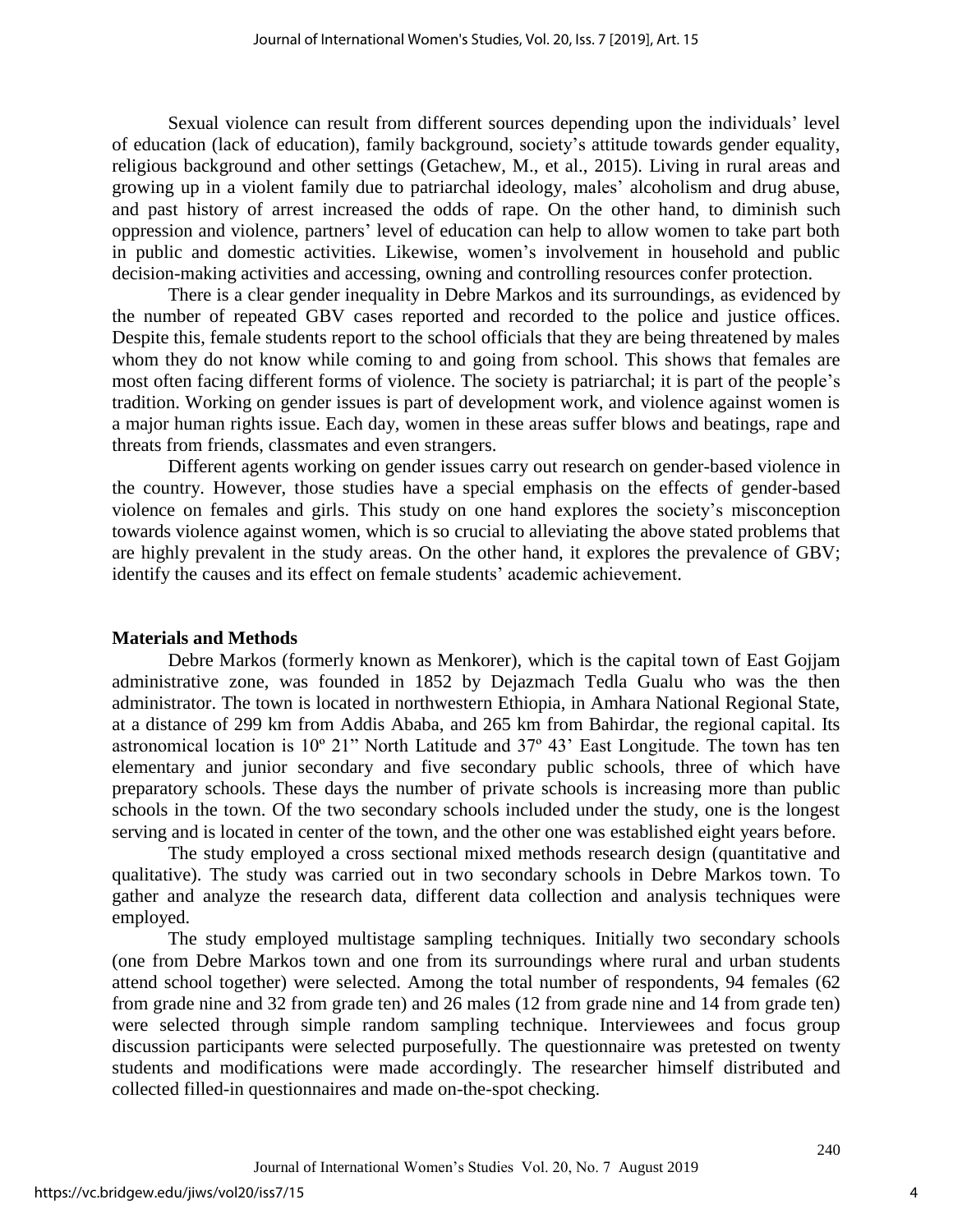The collected data was coded and entered to the computer (SPSS version 20) for analysis. The quantitative data was analyzed through descriptive statistics, percentage, mean, correlation, range and standard deviation methods, whereas the qualitative data which was analyzed through narrative analysis.

## **Results and Discussion**

The study was carried out in two secondary schools where grade nine and ten education is delivered to students coming from both rural and urban areas. The students have different backgrounds, which can help the researcher to make comparisons. Among the total number of respondents, 39.2% were from Gozamine and 60.8% were from Nigus T/Haimanot secondary schools of which 21.7% were male and 78.3% were female students. The age of the respondents under study was within the range of 15-20 years, where 55% of them were 18 and 19 years of age. The average age of the respondents was 17.51 years.

Respondents were asked whether they have experienced any form of GBV at some time in their life. 58.3% of them reported that they faced different forms of GBV, 32.5% did not face any form of GBV, and 9.2% of the respondents did not remember whether they faced it. Most female secondary school students face such violence from inside and outside the school community. This was supported by the primary quantitative data; violence outside of the school community constituted the greatest share of GBV committed on female students (67.1%), followed by violence by schoolmates (19.5%) and by teachers and other staff (13.4%). Studies show that awareness raising trainings have paramount relevance in preventing female students from experiencing GBV and its related consequences. The students' access to training is very low where the prevalence of GBV is still high. Among the total number of respondents, only 8.3% have received such trainings.

39.2% of the students who participated in the study had sexual a partner currently or before. The mean age at which the respondents started their first sexual intercourse was 16.49 years of age. The primary data finding revealed that the study participants started sexual intercourse as early as the age of 13. 39.8% of the respondents started sex at the age of 16, and only 27.7% of the respondents reported that they started sexual intercourse at the age of 18.

From the data above, we can therefore understand that nearly 72.2% of the respondents started sexual intercourse before the legal marriage age. This was further explored through qualitative data, and the research found that some female students from the rural areas were married early; others from such areas were away from their families for schooling and started sexual intercourse voluntarily or involuntarily at an age when they cannot make reasonable decisions by taking into account the associated consequences of early sexual initiation.

Data from various literature revealed that females who start sex at an earlier age have less negotiation power, which can enhance their tendency to practice unsafe sex. The qualitative data also shows that sexual mates of girls who started sex at earlier age are older. This exposed them to sexual exploitation by their mates who were more physically, economically, and psychologically developed. Likewise, younger males both in groups and individually follow and threaten girls day-to-day wherever they go to show them no one can protect them until they accept the request.

Moreover, some males use other females (girl friends of their friend) to convince strong and reluctant girls about early age sexual practice initiation. The primary data also showed the same finding; among the total number of the respondents who started sexual intercourse, 52.9%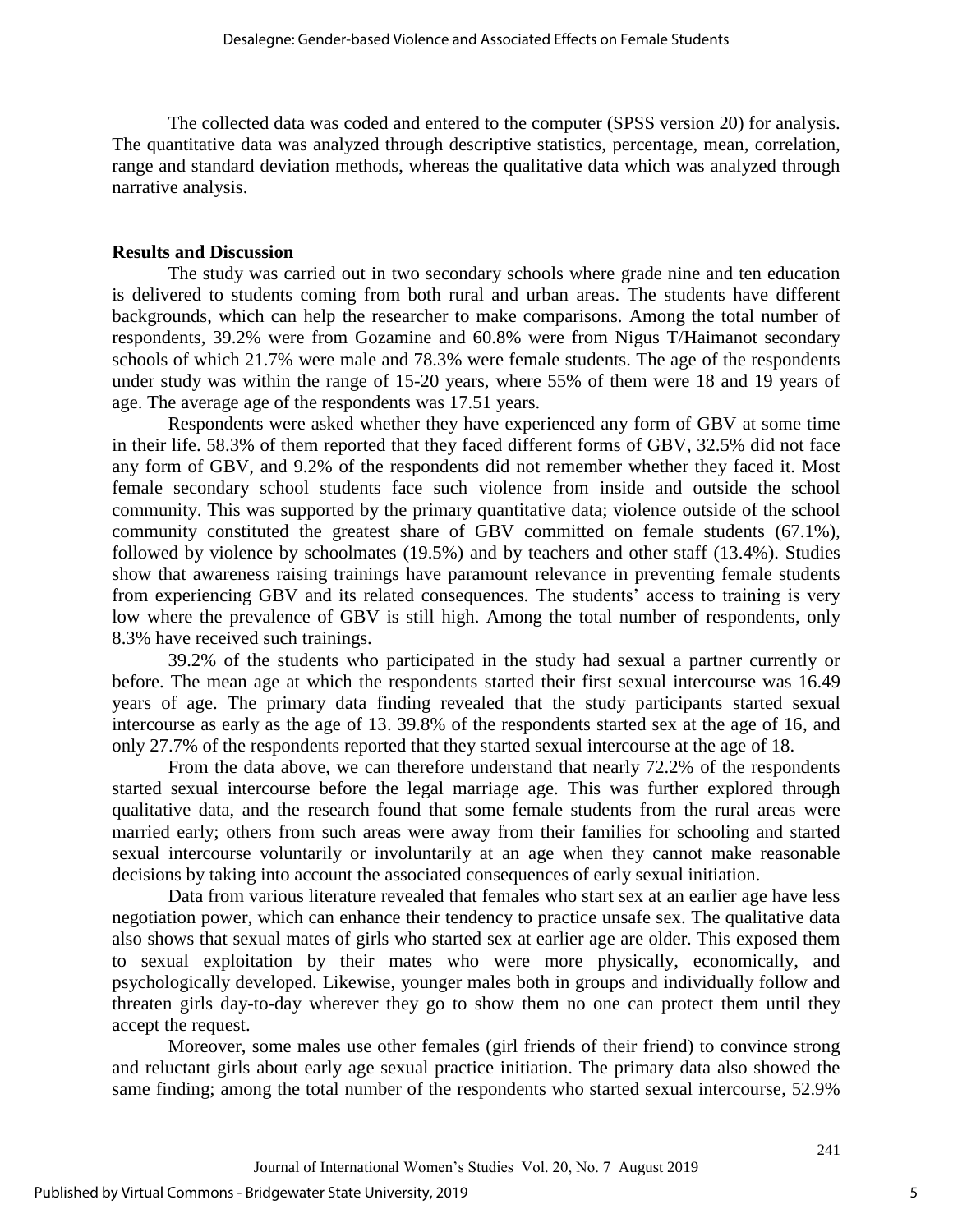of them reported that they had unsafe sex at some time in their life. As a result, 45.8% of the respondents were unable to negotiate when and how to have sex with their sexual partner including using condoms during intercourse. This clearly shows that apart from diminishing female students' academic achievement, it affects their health with unwanted pregnancy and abortion, which can result in loss of life. The information stated above shows that female students are facing multidimensional problems from the society, teachers and staff, those outside the school community, males with predatory behaviors, girls' female friends and more, which has a twofold effect on their education.

Study participants responded that female students were reluctant to report any forms of GBV which were committed against them. The respondents were asked why female students did not report such violence, and the result showed that about 57.1% could not get an eyewitness, 28.65% feared social stigmatization, 9.5% feared revenge, 2.4% did not have enchantment on the applicable law, and 2.4% of them were afraid to report as the abusers were among the school officials. Males commit such violence by keeping the right place and time like using wake ways where some individuals use, in dormitories, and evening where no public interference can happen. Apart from inability to get eye witnesses, some eye witnesses do not want to give their words for the concerned legal body whenever asked in fear of revenge for themselves and their families.

The school environment also has a paramount effect on female students' academic achievements. The quantitative data shows that the schools under the study do not have favorable learning-teaching environments for female students. The schools are surrounded by trees and do not have proper fences that prevent people outside the school community from easily getting in from any direction to abuse female students. About 45.8% of the study participants believe that the schools' environments are not proper and safe for female students. As a result, 39.2% of the respondents faced psychological harm, 29.2% faced physical violence, 20% faced domestic violence, 9.2% faced intimate violence and 2.4% faced sexual violence.

The quantitative data revealed that drug abuse and the tendency to commit GBV had a positive relationship. Among the total number of respondents, 60.8% reported that those who are committing GBV are drug abusers. This may be a result of the absence of rehabilitation centers and different clubs where students can freely discuss their feelings about GBV, its associated effects and its relationship with drug abuse. The schools under the study did not have school counseling and recovery centers for GBV survivors and drug abusing males. About 66.4% of the study participants replied that there were no such centers either in their schools or the town, and 30.3% replied that they did not know of the existence or absence of rehabilitation and counseling centers of GBV. This shows that there is a long way to go in addressing GBV and drug abuse.

Different studies show that female students are controlled by their male partners, elder family members and school mates. The primary data collected also revealed similar findings that about 39.2% of females were controlled by their male partners. Reasons to control females, in order of importance, include but are not limited to males' jealous behavior on seeing their partners talking or walking with other males, their partners refusing or denying sex with them, males accusing their partners of unfaithfulness, males insisting on knowing where their partners are, not permitting females to meet their girlfriends if males do not want them to, trying to limit their partners' contact with family, and inability to trust females with money. From this finding one can understand that female students are not free to make any decision, not even to select their female mates. The respondents' ages and their tendency to be controlled by males (family members, sexual partners and school mates) had weak positive correlation (n=120, r=.216,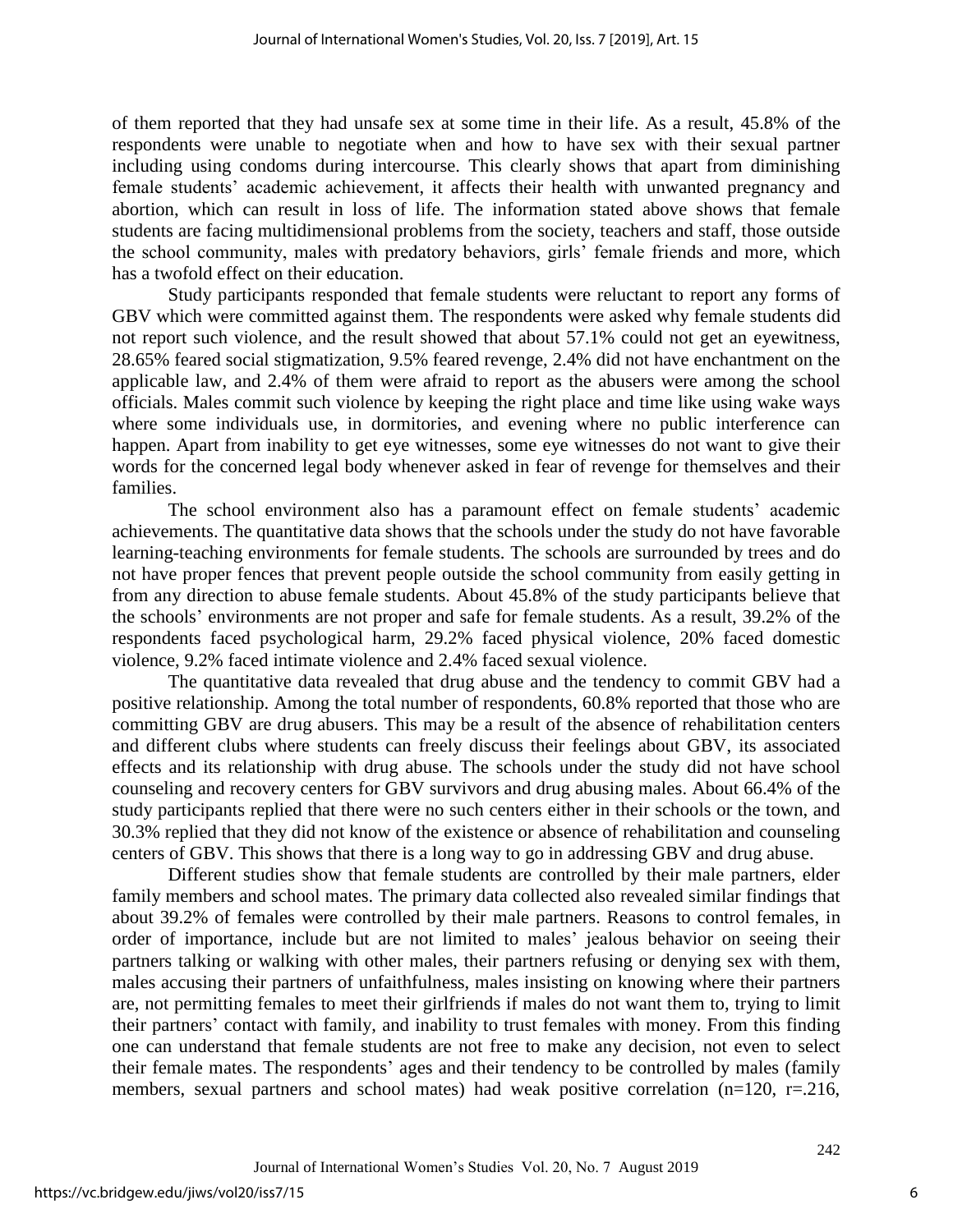p=.018). The respondents' age did not have significant impact on females to be controlled by males. There are other factors contributing to males controlling females.

The respondents were facing different types of GBV in and around their schools. The quantitative data showed that (n=120, sd=.918, mean= 2.78) most female students were affected by GBV. The respondents' age and their tendency to be affected by GBV ( $n= 120$ ,  $r=.327$ , p=.000) had weak positive correlation. From this data we can understand that whenever the study participants' age is getting on their tendency to be affected by GBV is also slightly increased. Thus, there are other contributing factors exposing female students to GBV. On the other hand, the age of the respondents and their tendency to have more than one sexual partner at a time have weak negative correlation. Whenever female students' age increased, their tendency to have more than one sexual partner at a time  $(n=120, r=.055)$  slightly decreased. This is because female students' understanding of GBV and its related consequences will be improved, and they start to decide reasonably with regard to the number of sexual partners to have and increase their ability to refuse sexual partnership requests from different males.

The respondents discussed the different types of physical violence they had been facing. This was supported by the quantitative data; about 96.7% had ever been pushed, shaken, or had something thrown at them by friends or strangers; 75% had ever been slapped, 65.8% had ever had their arms twisted or hair pulled; 46.7% had ever been kicked or dragged; 46.7% had ever been threatened or attacked with a knife or gun; and 6.7% had been strangled or burned. From the data above, we can understand that female students are facing different types of physical violence, which can likely affect their academic achievement. Mainly slapping, twisting female students' arms, and pulling their hair are widely prevalent and common types of physical violence in the schools under the study.

Though the quantitative data shows that there is a life-threatening form of physical violence, serious crimes have not been reported in the schools under the study. However, there were records of two females killed by their boyfriends at different times. One was a college student and the other a high school student. The college student was killed by her boyfriend in a room at a hotel, while the high school student was killed at her rented dormitory. This had a great psychological effect on female students and their families who would send their female children to a distant area for schooling, which increased the school dropout rate and poor academic records.

Some female students, especially those who came from rural areas and lived in a rented dormitory away from their families, either easily accepted sexual partnership requests or left their schooling in fear of revenge. A female respondent from a rural family receiving her education in Nigus T/Haimanot secondary school said "*manem aydereselenem*" meaning nobody will arrive soon to protect us. This was because their families, brothers and male relatives were all away from them and no one could give them protection and make them safe. This made female students feel like victims of males who were aggressive and did not believe in consensual relationships.

The qualitative data also showed that female students were frequently reporting males threatening to attack them with sharp materials and knives, especially out of the school compounds, and they said "*ezenetateleshalehu*" meaning I will cut you into pieces. Males with predatory behavior held and displayed sharp materials for female students, which harmed their psychology. There is no actual reported and recorded crime on students from the studied schools that affected them physically other than threats which affected them psychologically. Challenging this problem was difficult as the female students did not know the males who were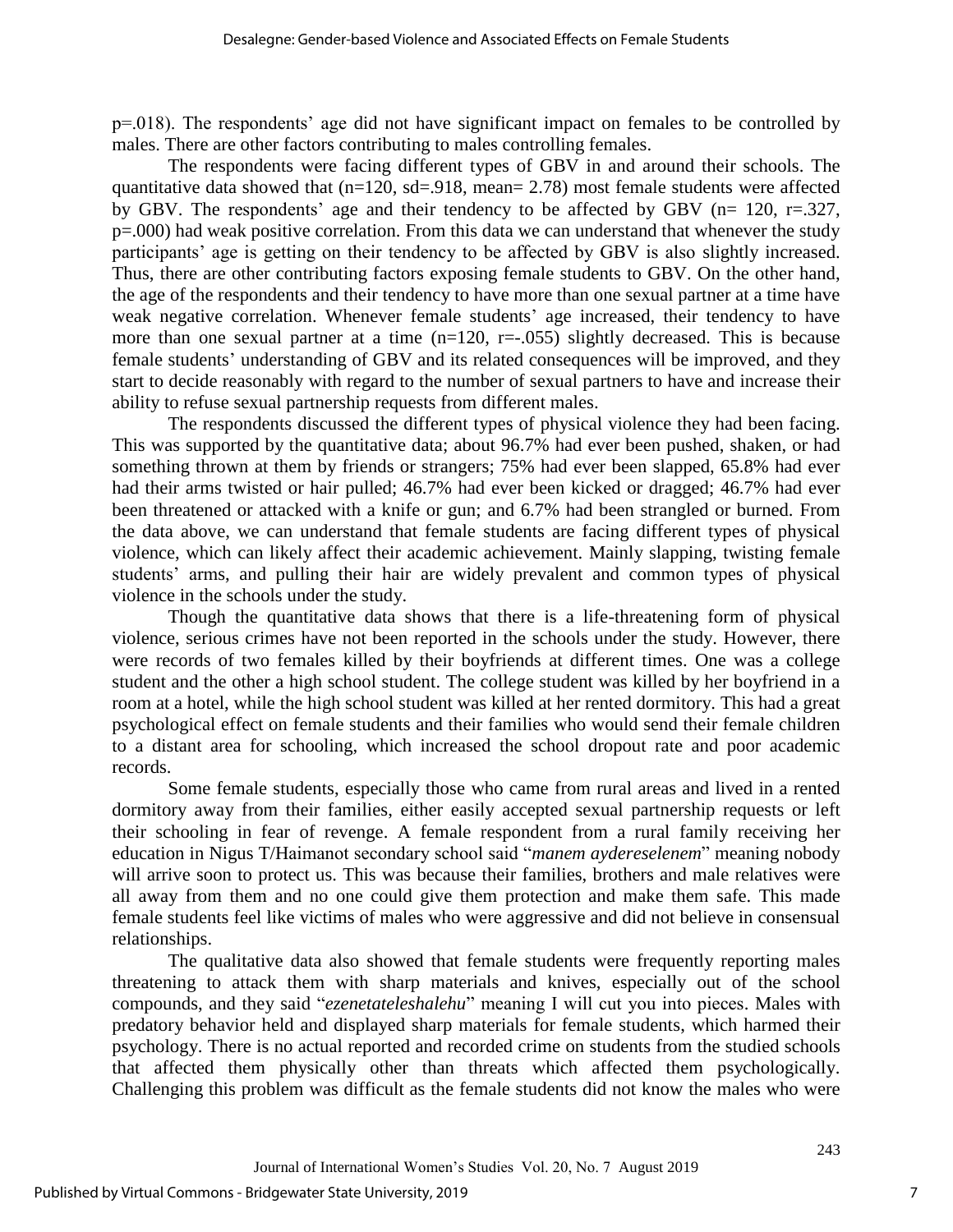threatening them or their addresses. Whenever they were asked about the person who was frequently threatening them, they replied that they did not know him before and saw him for the first time and were warned not to report to the police and the school officials nor to tell their families.

## **Recommendations**

Based up on the findings of the study, the following recommendations can be forwarded to the concerned bodies. Governmental and non-governmental bodies should mobilize resources and allocate the necessary budget to offer trainings to secondary school students about communication skills, GBV, drug abuse and other reproductive health issues. Female students' fear of reporting GBV cases is developed due to their lack of awareness and supposition that no one can protect them.

The school officials along with police officers, community elders, parents and religious leaders have to undertake a continuous discussion about making the school security strong and safe for female students. The curriculum and the different words used in the teaching materials are not gender sensitive so that the students, staff members and even teachers give less emphasis to gender-based violence and its related consequences. Hence, the curriculum needs to be revised with words and examples stating that teaching materials have to be gender sensitive. In addition to this, deliver lessons two or three times a week on gender-based violence and related issues for about 10-15 minutes after singing the national anthem. Improving the awareness of male students to protect their female school mates has to be given serious emphasis.

Zonal and Wereda education offices together with the school officials should establish and strengthen the girls' club and other school clubs that can work for female students' educational achievement and cooperative prevention and protection of girls' victimization. Continuous participation of female students in such clubs improves their awareness about sexually transmitted diseases, unwanted pregnancy and abortion, which can likely result in health complications and school dropout.

Launch continuous discussion and sharing of information with police officers, school officials, student representatives and club members to help girls develop self-confidence and motivate students to report cases and defend themselves both individually and collectively.

Create and strengthen the schools' linkage with the surrounding communities and have continuous dialogue and discussion about GBV and its effects on girls and the society at large with students' parents.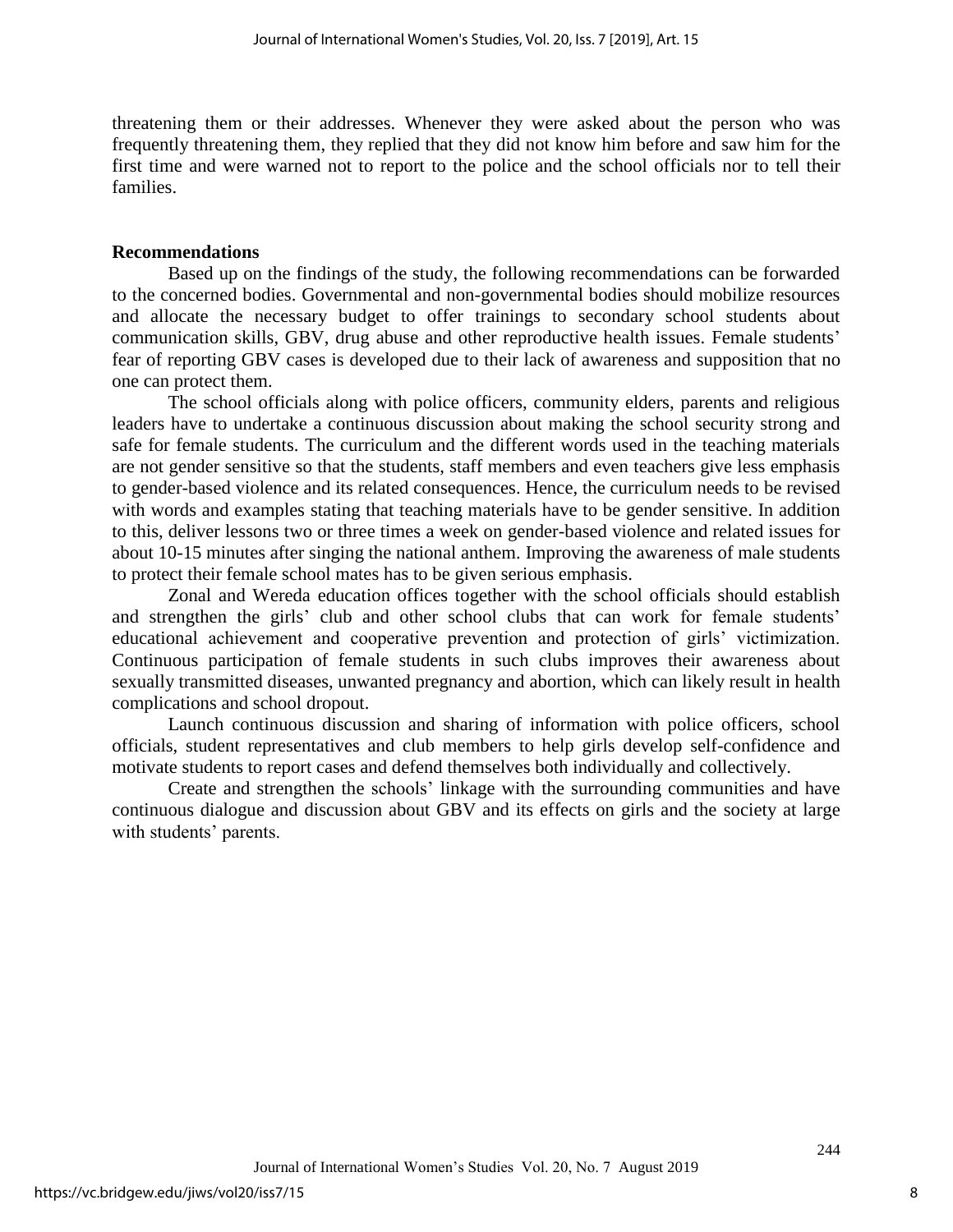## **References**

- Abbi K., Lul A. (2010). Violence against women in Ethiopia. *Gender, Place & Culture.* 17(4), 437-452.
- Alemayehu B., Marcel A.G.van Aken, Judith Semon Dubas (2011). Sexual violence victimization among female secondary school students in eastern Ethiopia. *Violence and victims*, 26 (5): Pp 608-630.
- Alston M. (2013). Gender-based violence in post-disaster recovery situations: *an emerging public health issue.* In Keerty Nakray (ed) *Gender-based violence and public health*. Routledge, London and New York, pp 95–107.
- Chen, Y., & Ullman, S. E. (2010). Women's reporting of sexual and physical assaults to police in the National Violence Against Women Survey. *Violence Against Women*, *16*(3): 262– 279.
- Constitution of the Federal Democratic Republic of Ethiopia. (1995). Proclamation No. 1/1995, Federal Negarit Gazeta.
- CSA. (1998). *The 1994 population and Housing census of Ethiopia, Results for Oromia Region*.
- Ermias M., Mesfin K., Yemane B. Prevalence and Outcomes of Sexual Violence Among high school students; *Ethiopian medical Journal*.
- FDRE (2006). *Report of the Federal Democratic Republic of Ethiopia on the implementation of the African Union Solemn Declaration on gender equality in Africa*.
- Garcia-Moreno C, Watts C (2011). Violence against women: an urgent public health priority*. Bull World Health Organ* 89(2): 2–3.
- Garia-Moreno C, Jansen H, Ellsberg M, Heise L. (2005). *WHO Multi-Country Study on Women's Health and Domestic Violence against Women.* World Health Organization, Geneva.
- Gessessew A., Mesfin M. (2004). Rape and related health problems in Adigrat Zonal Hospital, Tigray Region, Ethiopia; *Ethiopian Journal of Health Development*.
- Getachew M., Ayu G., Desalegn A., Animut A., Fasil W., Chalachew T., Mulat w., Rhama K., Sanbato T., and Temesgen D. (2015). Prevalence of gender based violence and associated factors among female students of menkorer high school. *Science Journal of Public health.* 3 (1): 67-74.
- Gossaye Y, Deyessa N, Berhane Y, Ellsberg M, Emmelin M, Ashenafi M, Alem A, Negash A, Kebede D, Kullgren G, Ulf H (2003). Butajira rural health program: women's life events study in rural Ethiopia. *Ethiopian Journal of Health Development*.
- Heise L, Ellsberg M, Gottemoeller M. (1999*). Ending violence against women*. Baltimore, MD, Johns Hopkins University Press.
- Heise, L., M. Ellsberg and M. Gottemoeller. (1999). "*Ending Violence Against Women." Population* Reports XXVII, No. 4.
- Kilmartin C. (2014). Counseling men to prevent sexual violence. In M. Englar-Carlson, M. Evans, & T. Duffey (Eds.), *A counselor's guide to working with men*. Alexandria, VA: American Counseling Association.
- Kilmartin, C., Smith, T., Green, A., Kuchler, M., Heinzen, H., & Kolar, D. (2008). A real time social norms intervention to reduce male sexism. *Sex Roles: A Journal of Research*, *59*, 264–273.
- Kishor S, Johnson K (2004). *Profiling Domestic Violence*: A Multi-Country Study, June.